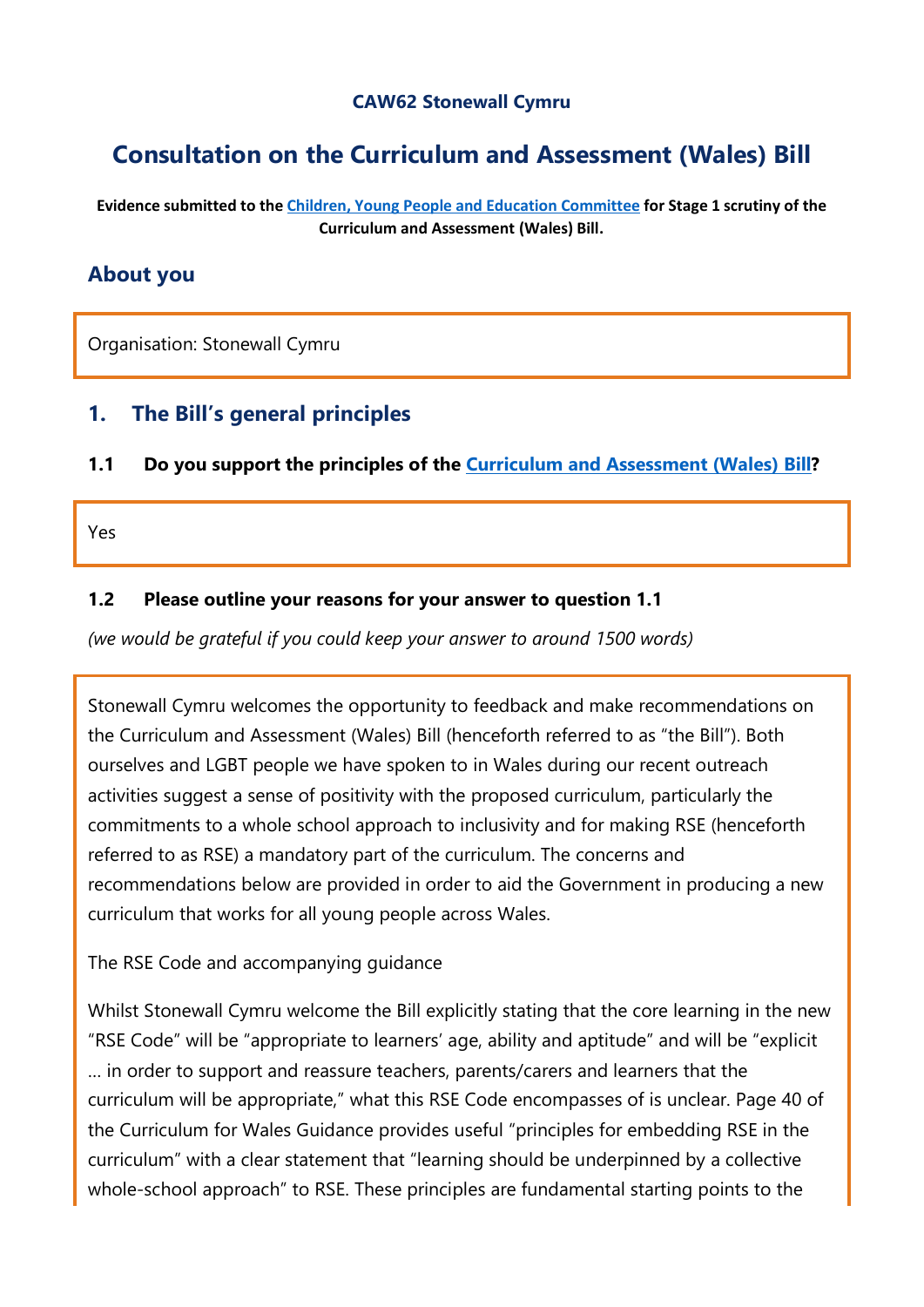effective delivery of RSE in Wales. Stonewall Cymru believes that these core principles alongside the six thematic areas should form the core of the RSE Code. Neither should the RSE Code or guidance sit in silo. The existing principles are broad statements of intention and are not suitable to guide implementation alone. Relying on such broad statements will likely lead to a high degree of inconsistency in the implementation of RSE and lead to a children's unequal learning experiences which will undermine their rights. This lack of specificity is particularly worrying given the SRE Expert Panel Report explicitly stating the importance of empowering teachers on how to deliver RSE, not simply the content of what is delivered. Therefore, Stonewall Cymru would also like to see the RSE Code and statutory guidance supported by a comprehensive list of key concepts. This should include definitions around sexuality, gender, sex, LGBT inclusive terminology, gender identity, gender-based violence, neglect, domestic abuse, emotional abuse, physical abuse, and sexual abuse. These definitions should be derived from legislation, guidance and academic or reputable sources so all schools have a shared understanding of core concepts. We recommend utilising the key concepts glossary produced by the Sex and Relationships Education Expert Panel.

The further detail regarding the RSE Code provided in the Explanatory Memorandum accompanying the Bill. The six headings provided to be outlined in the code are useful in establishing the basic topic areas which will be included in the Code and it is welcome that these headings are "derived from the UNESCO technical guidance for sexuality education (point 3.70 of the Explanatory Memorandum). It is also welcome that the need for RSE that is developmentally appropriate will be made explicit for RSE (point 3.72 of the Explanatory Memorandum). However, it will be difficult for Senedd Members to agree to this when it is so unclear what the explicit elements of the RSE Code will be and what it will look like. Too much is left vague for these commitments to be meaningful.

To close on this point, Stonewall Cymru strongly believes that the inclusion of LGBT identities should be referenced explicitly within the RSE Code, not doing so will endanger and undermine the Welsh Government's commitment to implementing LGBT inclusive education in Wales.

The RSE Code should be developed with the input of experts in the field

The process outlined in the Bill for the development of an RSE Code (as outlined in section 3.68 of the Bill) should explicitly provide a commitment to the involvement of experts in the field of RSE in the creation of the code. The Bill requires Welsh Ministers to publishing an RSE code which will set out the core learning that is "suitable for pupils at different ages, and stages of their emotional and behavioural development". It is unclear the degree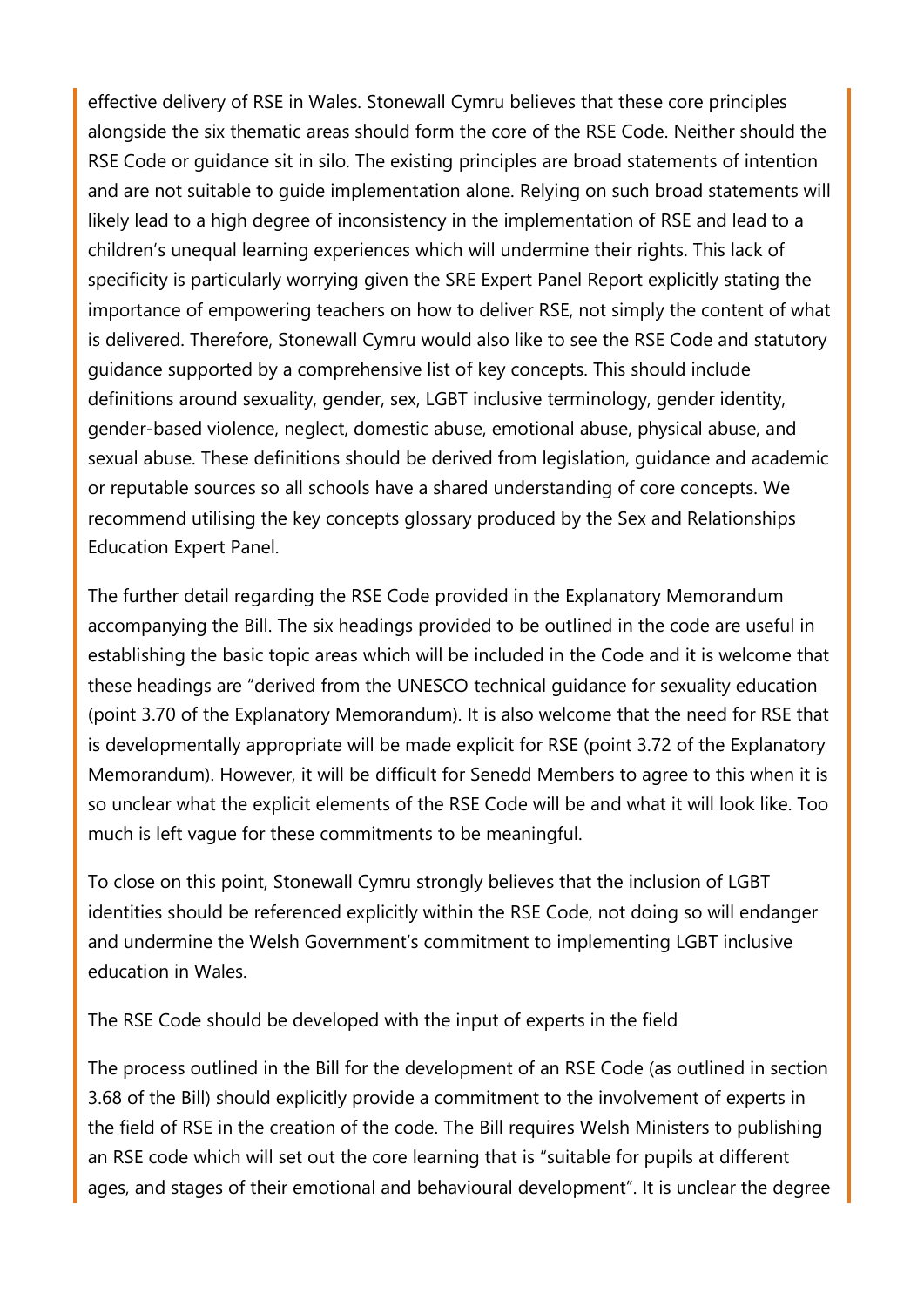to which Welsh Ministers have the ability to provide such complex and sensitive materials on RSE, especially in authoring a code which seeks to reassure parents and teachers alike. The development of these materials must be produced using expertise in this particular field, be evidence led as well as having a focus on the implementational impacts of the code on teaching practitioners. Only through consultation can the Welsh Government be assured that what is produced is fit-for-purpose.

The process of co-production of learning is unclear

The Curriculum for Wales stated that "Co-produced, offering learners, parents and carers the opportunity to discuss and engage with decisions about learning and teaching in RSE. Provision should also draw on specialist services and expertise, and engage with local communities". The means through which third party involvement with topics, particularly coming out of co-creation with learners is unclear. The Bill should make more explicit statements as to what successful co-creation looks like. This is particularly relevant for RSE, as a statutory element of the curriculum which could greatly benefit from the process of engagement with learners. An assessment of how pioneer schools have utilised co-creation in the area of RSE and embedding diversity across the curriculum would be beneficial to understand how the process of co-creation can be inserted into the legislation.

There is no commitment to providing RSE for post-16 learners

In the Bill text and the explanatory Memorandum, post-16 requirements for RSE are completely taken out. Whilst Curriculum requirements for Religion, Values and Ethics are maintained, the commitments to RSE are abandoned for those post-16. It is unclear why this is the case, that students in post-16 education cannot access RSE even if they explicitly request this. The Bill or Explanatory Memorandum should provide information on why this is the case and why RSE is considered unimportant for those post-16. Schools will need to consider whether there is a need to provide RSE to learners in sixth form in order to realise a whole-school culture of respect, inclusion and equality. This should be clarified in official RSE guidance.

More information is required on the vetting, availability and signposting to professional training materials

The Welsh Government should highlight how high-quality, professional resources are being collected to support professional learning for teaching practitioners. In previous communications with the Welsh Government it has been stated that the Hwb will be a resource-base for expert learning resources, which can be used to support professional learning. Stonewall Cymru acknowledge that providing teaching professionals with access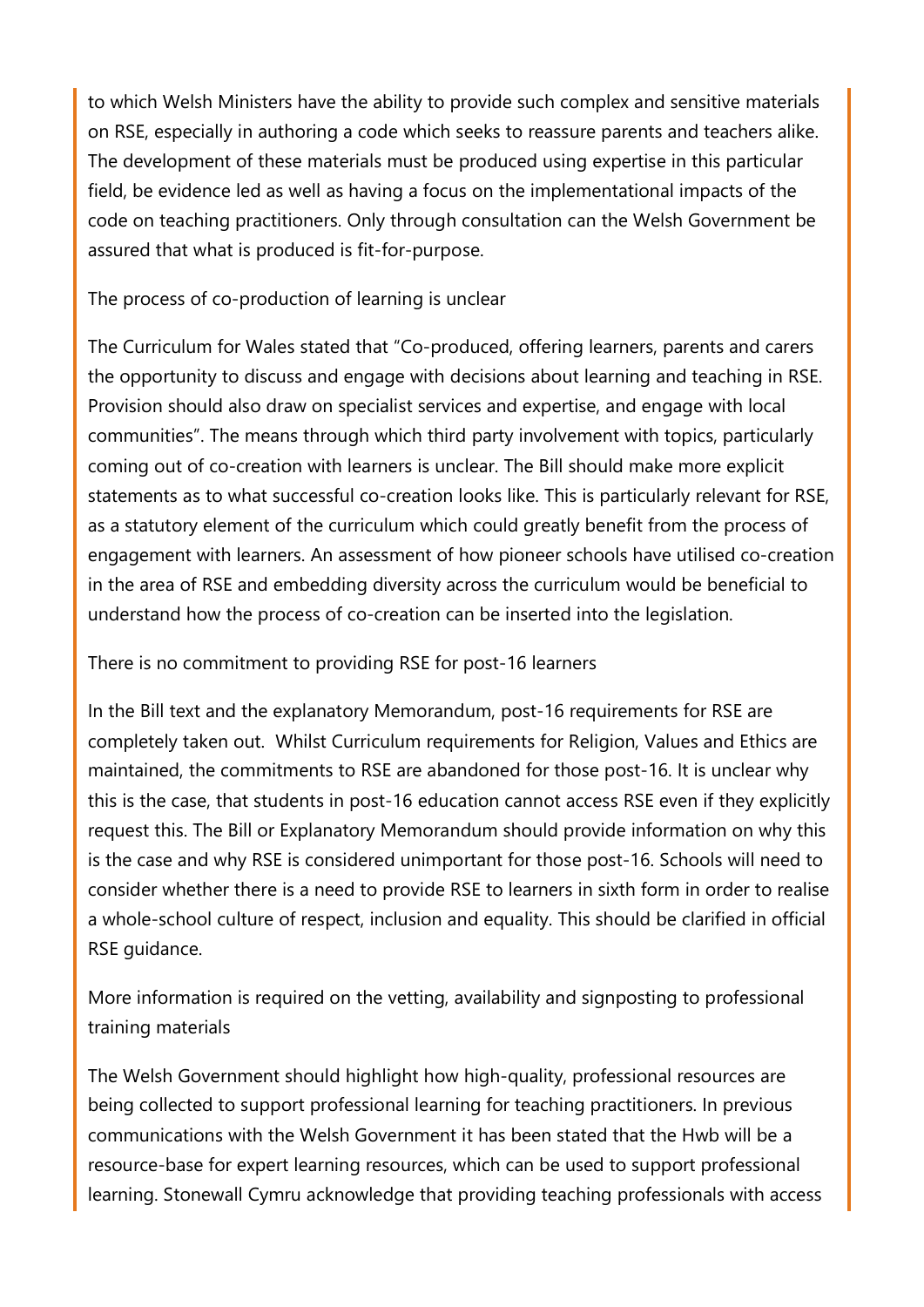to accurate and high-quality resources is a vital to support the development of teaching and curriculum design. However, how this will be set up, managed, and reviewed to ensure the quality of resources published on the Hwb is unclear. The Welsh Government should provide clarity on how this process is developing and the role of the Hwb in supporting professional learning should be highlighted either in the Bill or the Explanatory Memorandum, to ensure that this commitment to utilising the platform is underpinned through legislative means.

Commitment to embedding diversity across the curriculum should be on the face of the Bill

In the curriculum for Wales guidance it is stated that one of the key considerations when designing and implementing a curriculum should be that the curriculum reflects "the diversity of perspectives, values and identities which share your locality" (p.21), embedding diversity across the curriculum is also identified as a cross-cutting theme to be implemented across curriculum design (p.38). The Curriculum guidance goes on to state that teaching professionals should also "tell and listen to the stories of different groups, including minority groups, and enable all learners to see themselves and their experiences represented in the topics, experiences and knowledge developed though the curriculum" (p.42). However, the importance on embedding diversity throughout all areas of learning in a curriculum, this commitment is not featured on the face of the Bill. Stonewall Cymru would argue that a meaningful commitment to reflecting diversity of Welsh society throughout curriculums across Wales should be on the face of the Bill to explicitly reinforce the importance of this. Having this commitment explicit in the Bill will further strengthen the intention to embed diversity and an inclusive curricula in all schools in Wales. That this commitment is only considered in the Curriculum design guidance rather than the legislative measures on the Bill seemingly downgrades this commitment to creating a truly inclusive education system. A legislative commitment to embedding diversity across the curriculum would be a powerful means to make this commitment both practically legislative and symbolically statutory.

#### Adopt the SRE Expert Panel Recommendations in Full

Stonewall Cymru believes that either by way of the RSE Code, or the Statutory Guidance; all recommendations made by the SRE Expert Panel should be fully implemented. This is in line with the Education Minister having previously accepted the recommendations in principle. Currently, the Bill fails to meet all the recommendations, such as a need for schools to have dedicated RSE Leads to develop on RSE curricula within their educational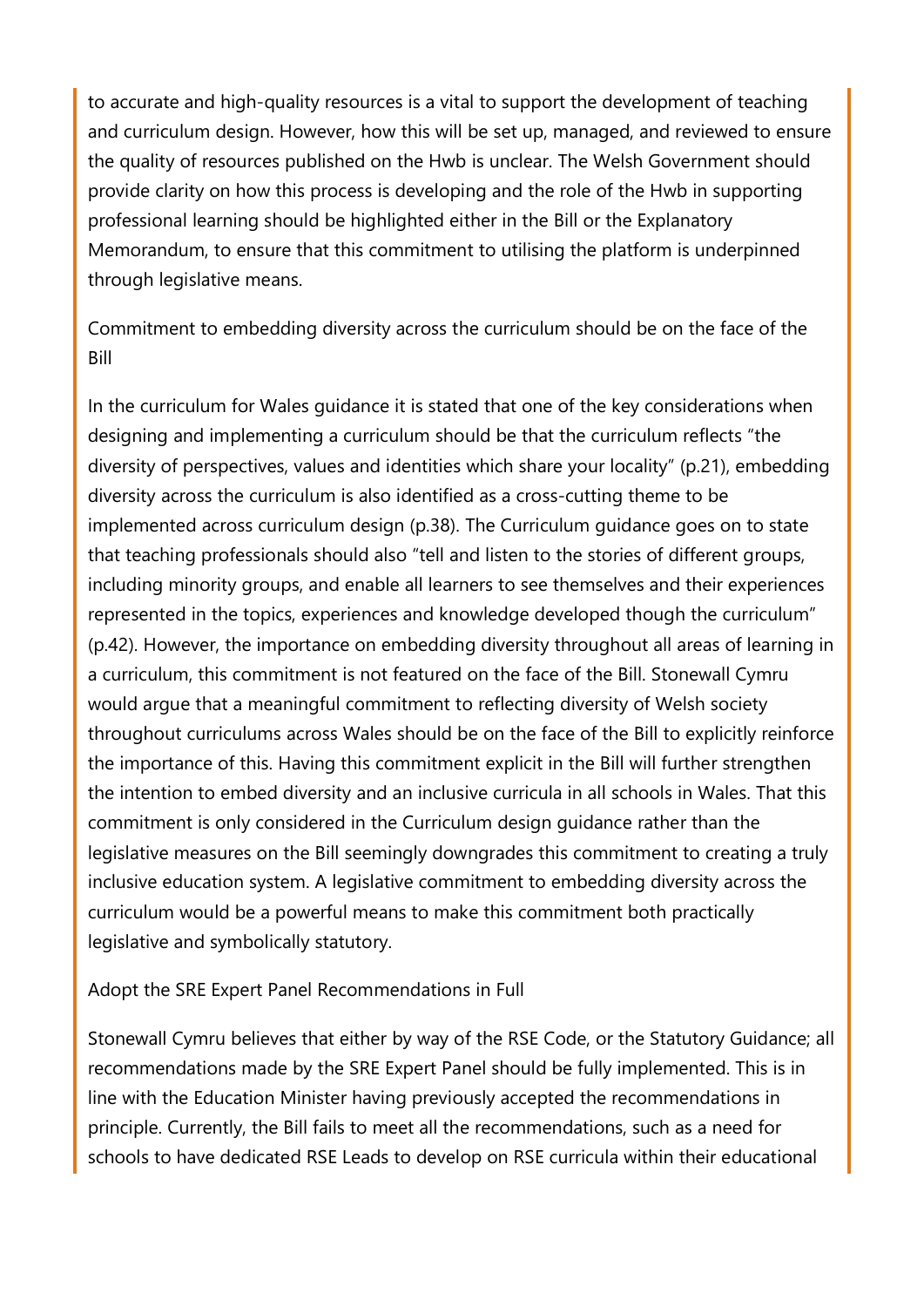settings. Such failings compromises the vision of successfully implementing high-quality and effective RSE for future generations.

# **1.3 Do you think there is a need for legislation to deliver what this Bill is trying to achieve?**

*(we would be grateful if you could keep your answer to around 500 words)*

Yes

### **2. The Bill's implementation**

### **2.1 Do you have any comments about any potential barriers to implementing the Bill? If no, go to question 3.1**

*(we would be grateful if you could keep your answer to around 500 words)*

A stronger commitment to professional learning is required

A prime concern when reading the Curriculum and Assessment (Wales) Bill is a lack of commitment from the Welsh Government to adequately funding and producing measures to aid the professional learning of teachers, in both producing Relationships and Sexuality Education (henceforth referred to as RSE) and embedding diversity throughout the curriculum. The Bill includes the admirable aim that under the new curriculum, all children in Wales will receive RSE (and RVE) that "will enable them to explore how laws and policies contribute to equity and human rights regarding sex, gender, sexuality, relationships and beliefs," achieved through "high quality, impartial teaching about different beliefs and the rights of others" (point 9.68 of the Bill). However, that the SRE Expert Panel Report explicitly stated how "high quality school-based SRE depends upon having a well-trained and confident workforce" (p.16), the importance of professional learning for practitioners is not to be underestimated. Without significant investment in teacher training, the teaching of inclusive, developmentally appropriate RSE, as well as embedding diversity and inclusion throughout the curriculum is unlikely to be successfully achieved.

The issue of ensuring adequate teacher training, specifically in the area of RSE has been highlighted throughout the process of designing the curriculum, as Estyn's 2017 review into healthy relationships education attested, few schools in Wales have "effective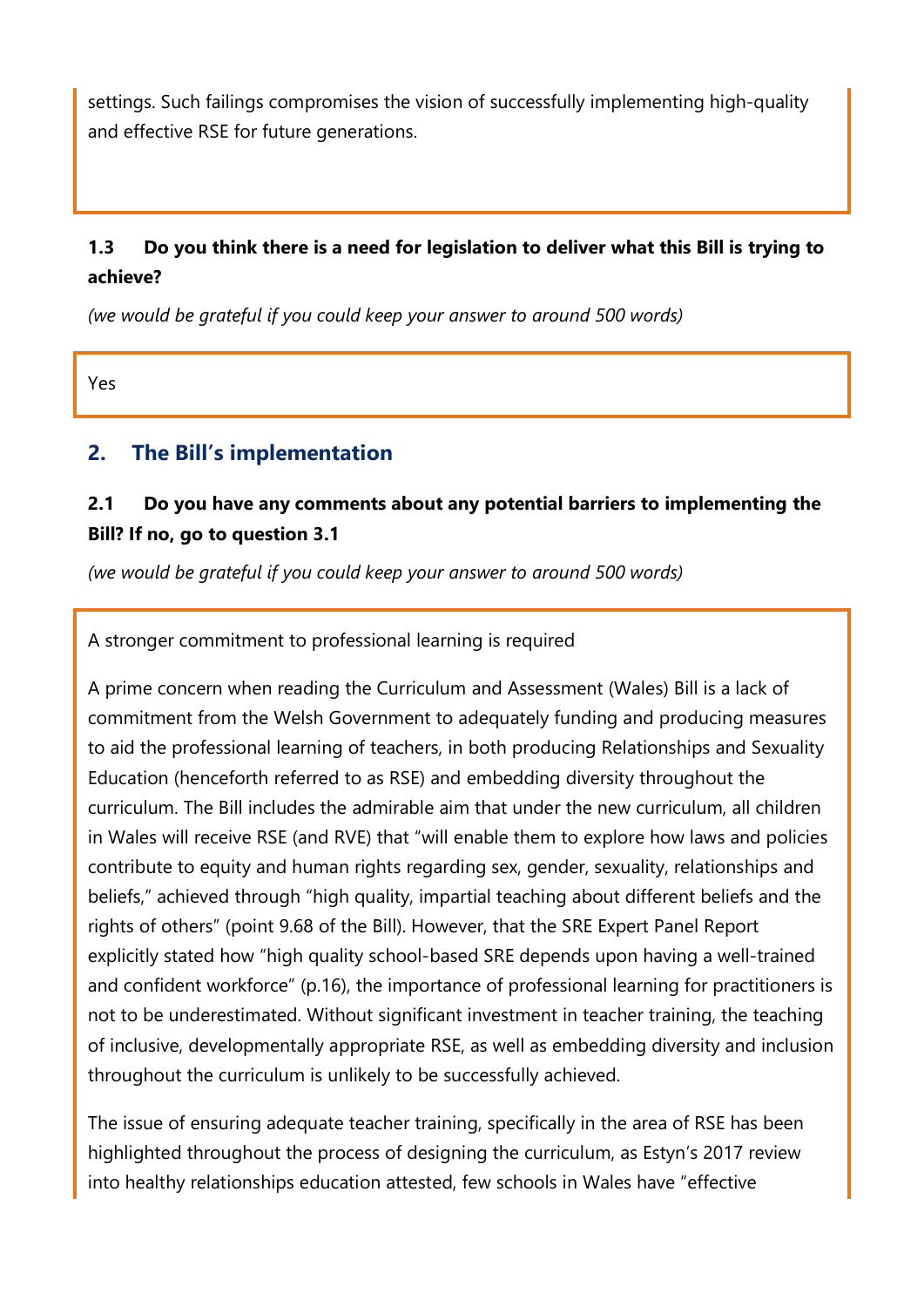arrangements to ensure that all staff who deliver healthy relationships education are knowledgeable and confident with the subject content" (p.19). Centralised, ring-fenced investment and coordination of teacher training is required in order to make the most of the opportunities the new curriculum provides, as without a centralised, comprehensive strategy on professional learning, the rollout of the curriculum will greatly vary across Wales. All children in Wales have the right to receive the new curriculum, with the mandatory elements of the curriculum delivered in a consistent manner. In order for teaching practitioners to deliver developmentally appropriate RSE, it is vital that they are confident and informed in order to have challenging discussions on potentially sensitive topics. The need for investment in teacher training is reinforced by the evidence submitted to the consultation by practitioners. Evidence submitted by Coleg Cambria suggests, there is a degree of concern amongst professionals that teacher training "could be costly". This is reinforced by the response submitted by Haverfordwest VC School, which highlighted the demands the new curriculum would place on teaching professionals, with associated financial implications to schools. That two educational establishments have highlighted the financial implications of implementing the new curriculum is concerning and a worrying sign.

Stonewall Cymru are thus concerned that there is a lack of commitment to ensuring adequate professional learning and development for the new curriculum, which is specifically required for the teaching of RSE, diversity and equality, which are areas of learning that are dependent on the confidence of teachers in the subject matter. Stonewall Cymru would recommend that a centralised plan for teacher training should be included on the face of the Bill, in a dedicated sub-section in Chapter 3 of the Bill (entitled "Curriculum Implementation").

More information required for positive engagement with parents and guardians

Stonewall Cymru are supportive of the decision to ensure that pupils have full access to the new curriculum, including the statutory elements of RSE. Stonewall Cymru are glad to see that this provision is referenced in the Bill and is thus legislative. However, the Welsh Government should clarify how schools should respond to requests from parents to withdraw learners from RSE in a way that encourages dialogue. Practical guidance should be given to schools on how they should respond to these requests in a way that promotes dialogue, engagement and enhances the young people's rights to input into their own education. Only through setting out how this dialogue can be best achieved can a Welsh Government ensure that these concerns are dealt with in a standardised manner.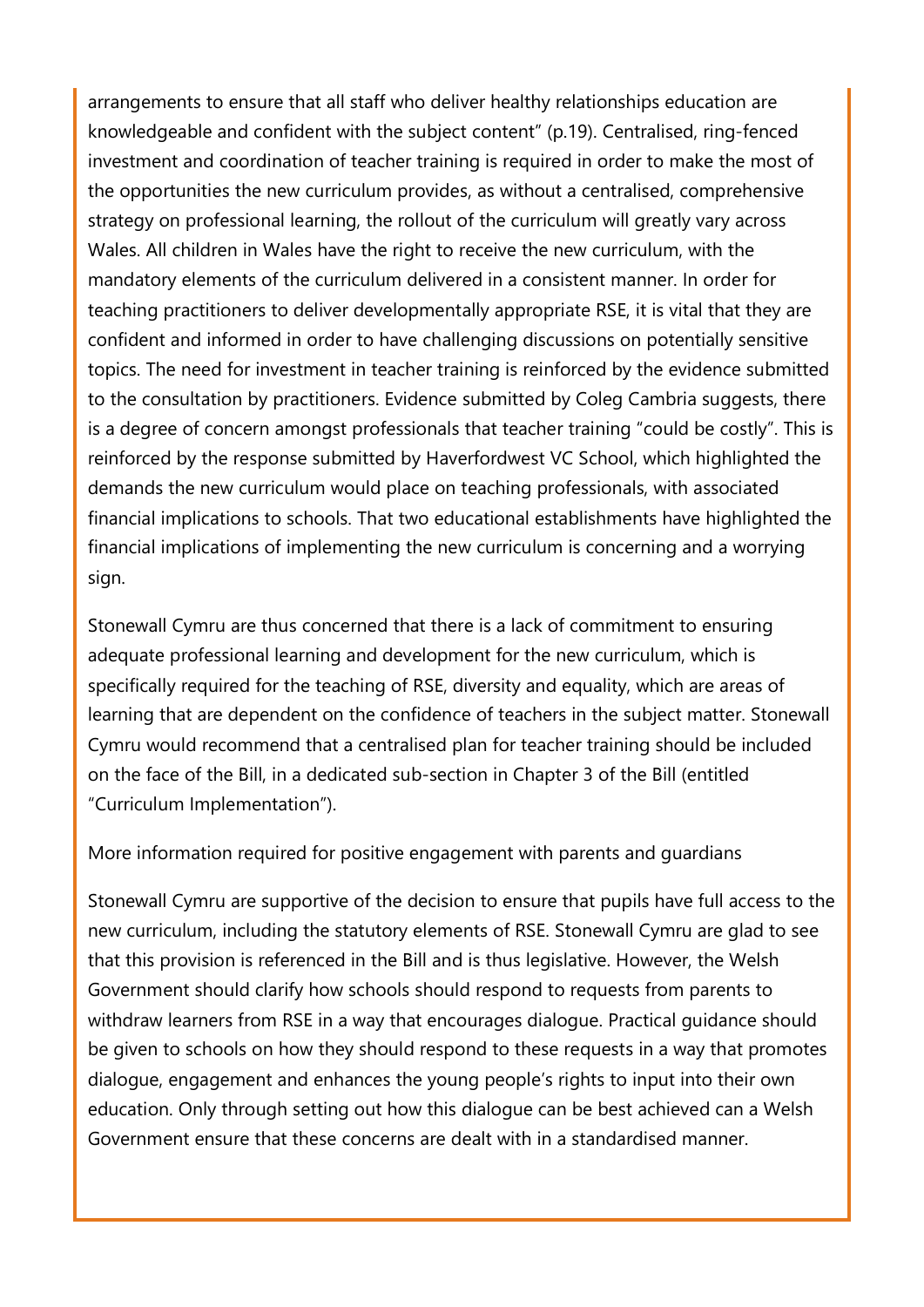#### **2.2 Do you think the Bill takes account of these potential barriers?**

*(we would be grateful if you could keep your answer to around 500 words)*

No

### **3. Unintended consequences**

# **3.1 Do you think there are there any unintended consequences arising from the Bill? If no, go to question 4.1**

(we would be grateful if you could keep your answer to around 500 words)

Unintended consequences are outlined in the response above.

# **4. Financial implications**

# **4.1 Do you have any comments on the financial implications of the Bill (as set out in Part 2 of the [Explanatory Memorandum\)](https://senedd.wales/laid%20documents/pri-ld13294-em/pri-ld13294-em%20-e.pdf)? If no, go to question 5.1**

*(we would be grateful if you could keep your answer to around 500 words)*

Stonewall Cymru are concerned that there is a lack of commitment to providing funds to ensure adequate professional learning and development for the new curriculum, which is specifically required for the teaching of RSE, diversity and equality, which are areas of learning that are dependent on the confidence of teachers in the subject matter. Stonewall Cymru would recommend that provisions for investment and a centralised plan for teacher training should be included on the face of the Bill, in a dedicated sub-section in Chapter 3 of the Bill (entitled "Curriculum Implementation").

# **5. Powers to make subordinate legislation**

**5.1 Do you have any comments on the appropriateness of the powers in the Bill for Welsh Ministers to make subordinate legislation (as set out in Chapter 5 of Part 1 of the [Explanatory Memorandum\)](https://senedd.wales/laid%20documents/pri-ld13294-em/pri-ld13294-em%20-e.pdf). If no, go to question 6.1.**

*(we would be grateful if you could keep your answer to around 500 words)*